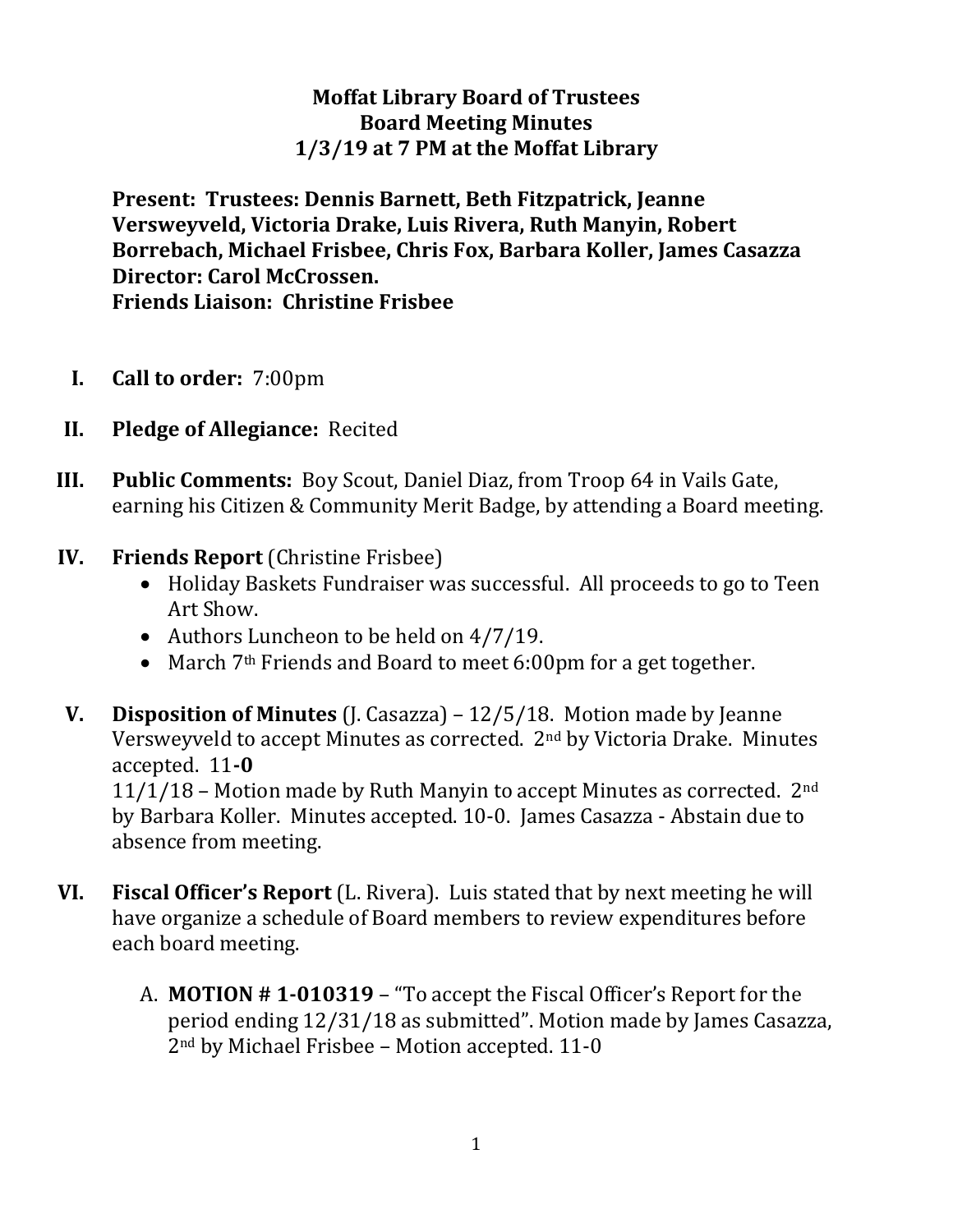- B. **MOTION # 2-010319** "To approve the **Operating Expenses** warrant for the period of **12/1/18-12/31/18** in the amount of \$114,424.65." Motion made by James Casazza, 2nd by Ruth Manyin – Motion approved. 11-0
- **VII. Director's Report** (C. McCrossen) See Attached. Highlights
	- Staff Overview
	- Building update: Fanshawe rep met with Carol on 12/18/18 to go over 3 outstanding issues.
		- 1. Angle of light fixture to light the clockface on roof needs to be shifted. Will follow up with Fanshawe.
		- 2. Floor outlets installed in meeting room need to be replaced in some fashion. Waiting for an acceptable solution.
		- 3. Two lamps in the Teen Room pendant fixtures went out simultaneously. One was replaced, still waiting for 2nd replacement.
	- Other Building Issues
		- 1. Obtaining proposals for attic cut-in HVAC system. Received spec from Architect.
		- 2. Waiting for Installation date for Bollard system to cover the extruding piping on the side of the building.
		- 3. Waiting for installation date of the new light fixture system for the Belcher window.

## **VIII. Standing Committee Reports**

- **A. Personnel Committee Report** (B. Koller). Met this evening. Did not finish. Will meet again 1/10/19.
- B. **Audit & Finance Committee Report** (L. Rivera) Will schedule a date to meet.
- C. **Operational / Policies Committee Report** (M. Frisbee) Scheduled to meet 1/24/19.
- **IX. Ad hoc Committee Reports**
	- **A. 6 W Main Building Committee Report** (C. Fox / R. Manyin)